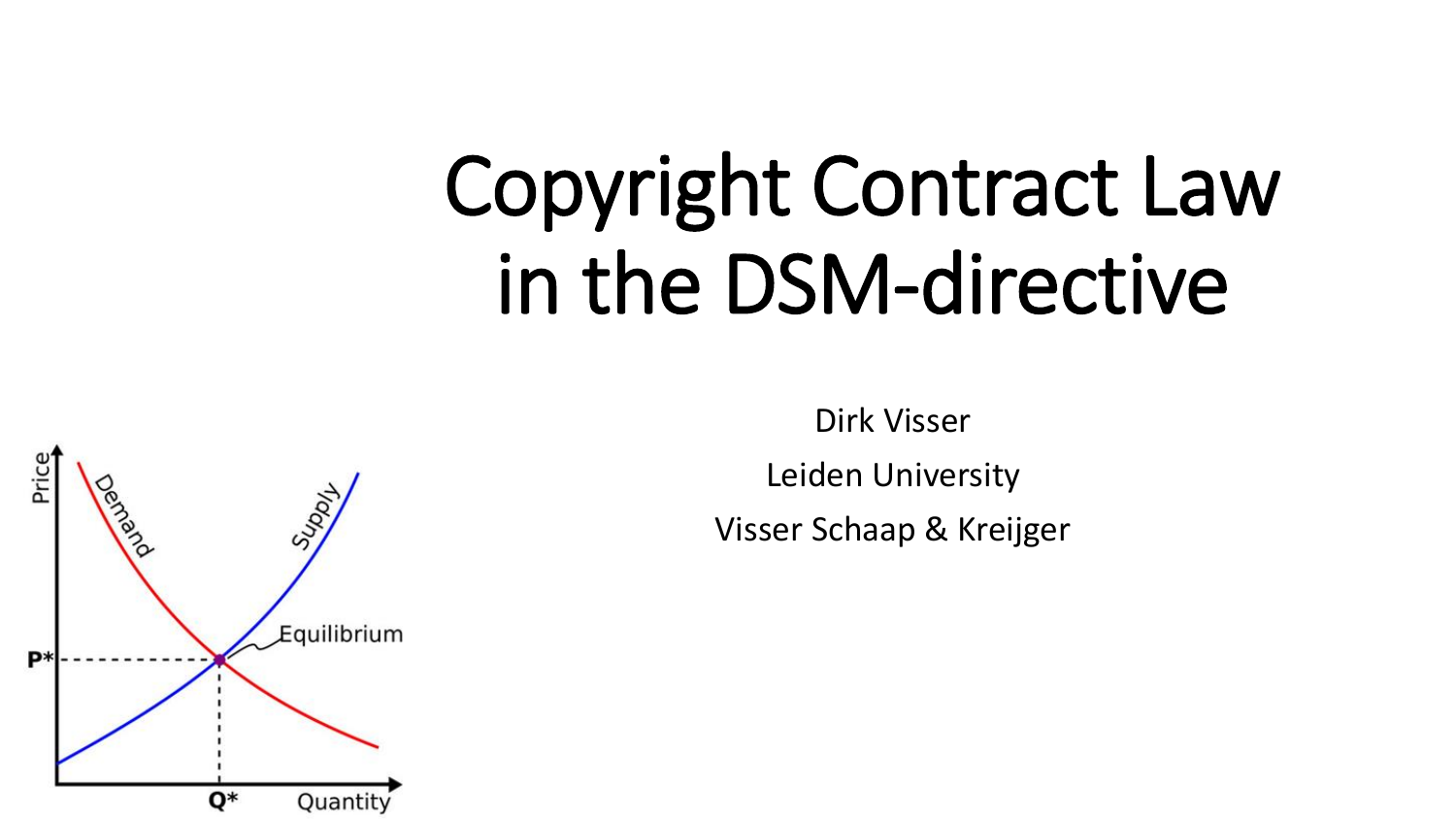- 1. Ex post adjustment of individual contracts
- 2. Collective bargaining agreements
- 3. Mandatory collective management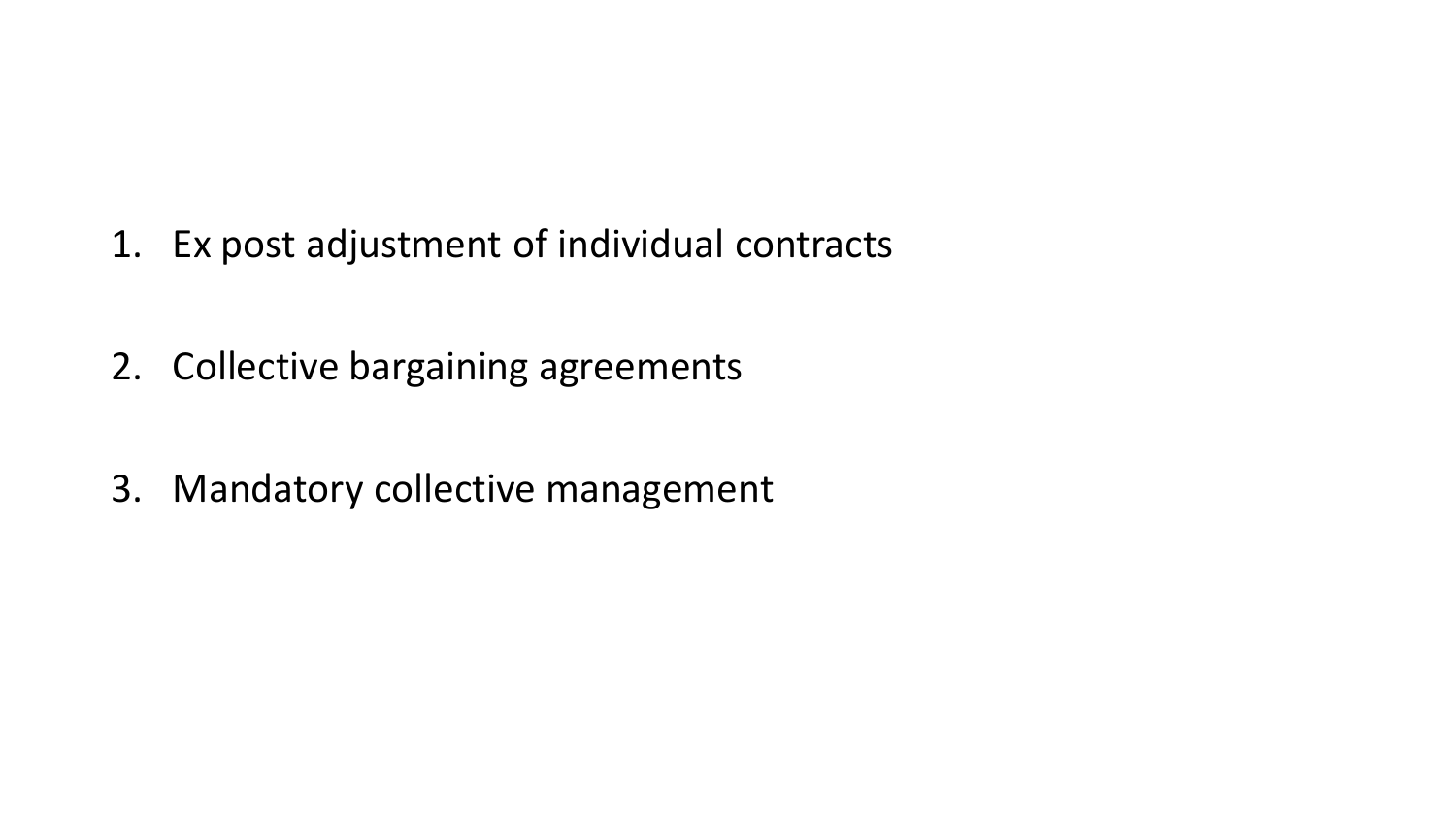## Article 18



Authors and performers

??

shall receive

**appropriate and proportionate remuneration**

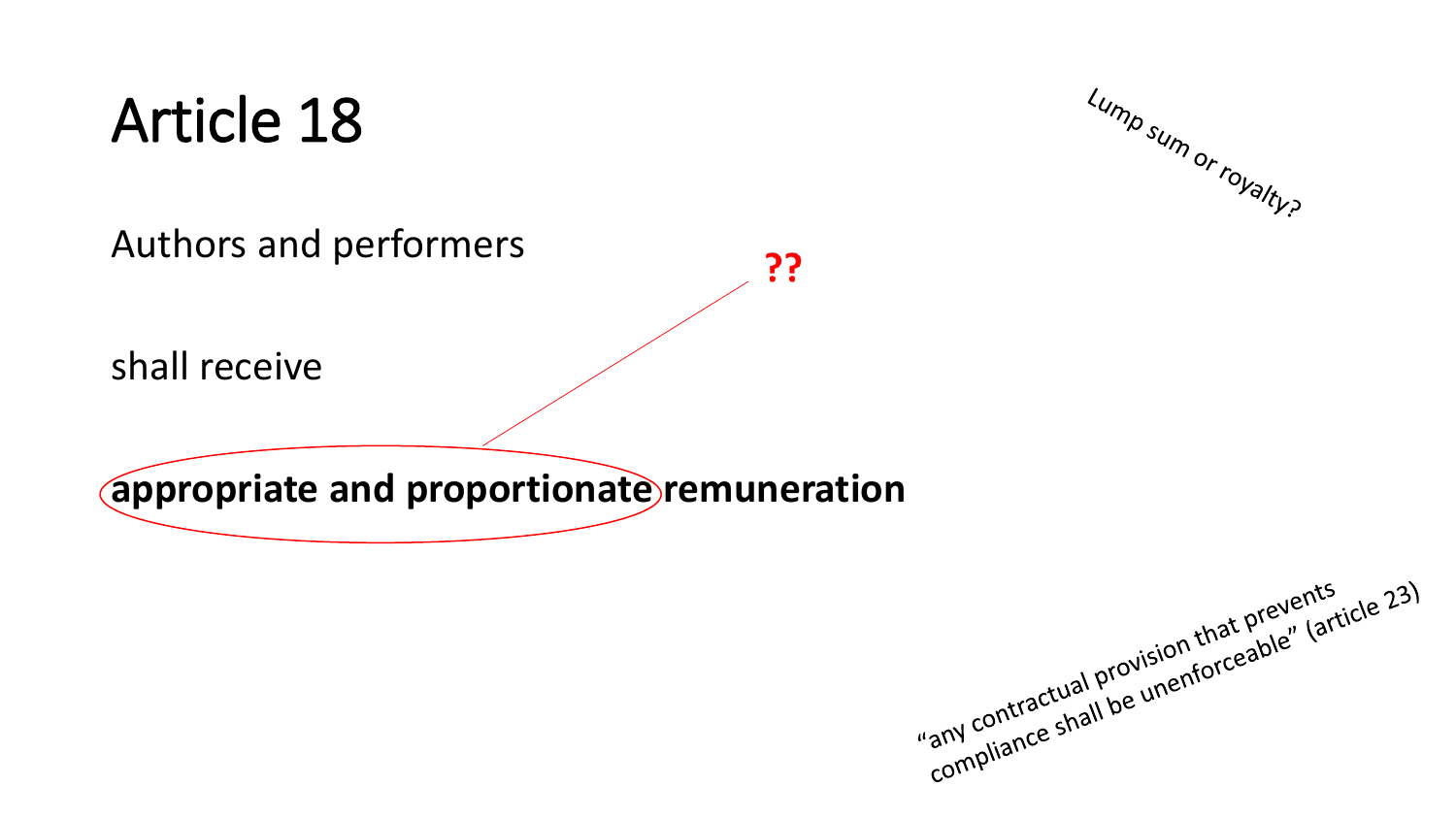# Article 20

Authors and performers

#### **'Bestseller Paragraph' 'Contract adjustment mechanism'**

**??**



"any contractual"

"any contract "any contract"

prevention

any contract<br>provision that<br>prevents compliance

prevent<br>shall be<br>unenforceable"<br>unenforceable"

unenture 23)

shall receive

**additional, appropriate and fair remuneration** 

when the remuneration originally agreed turns out to be **disproportionately low** ??

compared to **all** the **subsequent** relevant **revenues** derived from the exploitation of the works or performances.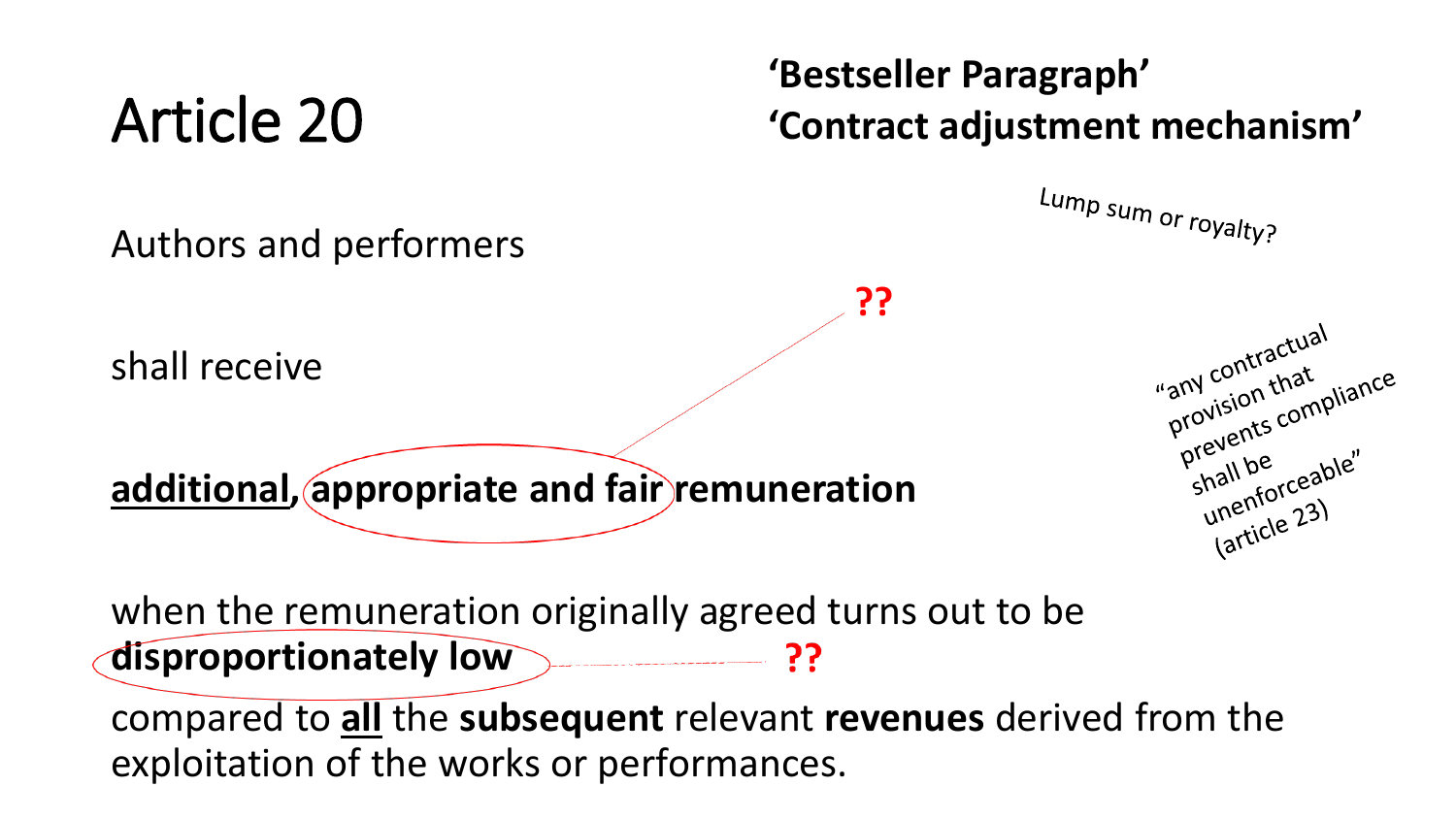*"We have no indications that suggest that the judiciary is unable to interpret appropriateness and fairness in such a way that it does justice to the general feeling about appropriateness and fairness"* 

> Dutch Ministry of Justice in answer to questions in parliament on the vagueness of 'appropriate and fair compensation' in copyright contract law on 22 May 2013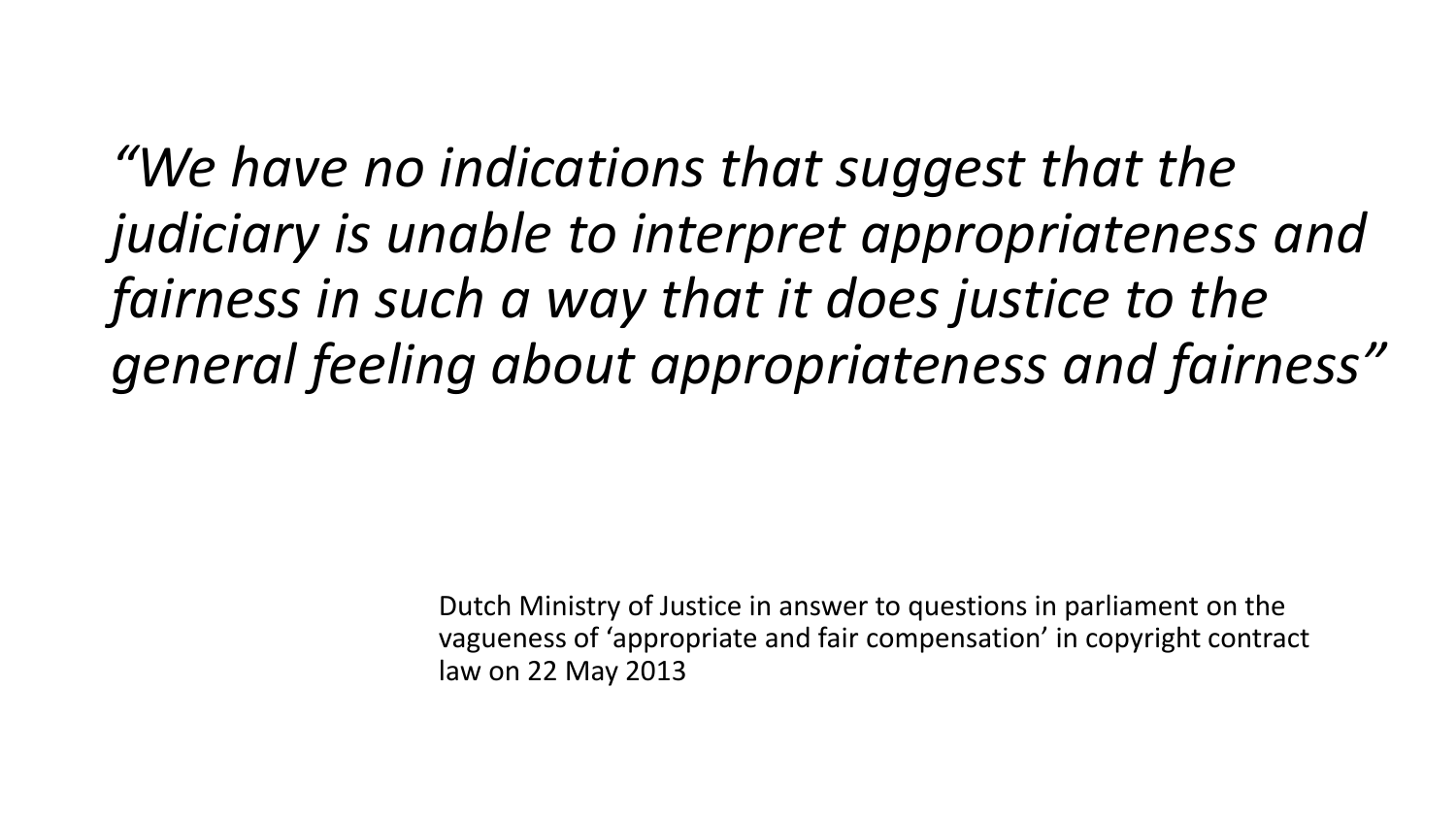• ECLI:NL:RBAMS:2019:8099



• ECLI:NL:RBAMS:2019:8119





Photo: Eric Brinkhorst / ANP Source: Villamedia.nl

(for publication in a Dutch regional newspaper, "taking into account all circumstances")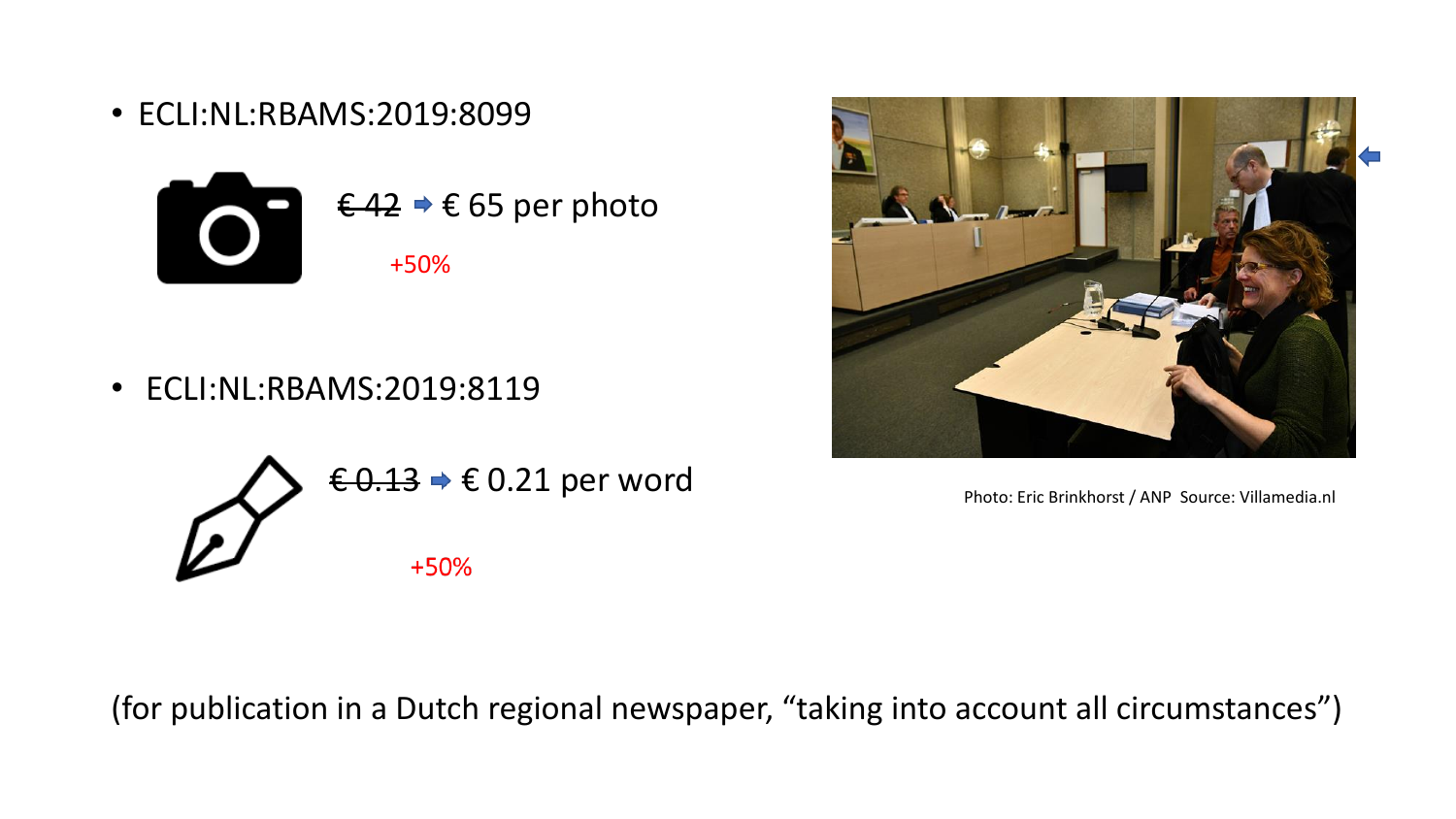#### 'Bestseller Paragraph'

*Soof 2*

Copyright Contract Law Tribunal 18 April 2018

Dutch film "*Soof 2*" made a profit (!)

• Screenwriter  $5\% \rightarrow 10\%$  royalty +100%

• Director  $7\% \rightarrow 12\%$  royalty

+70%

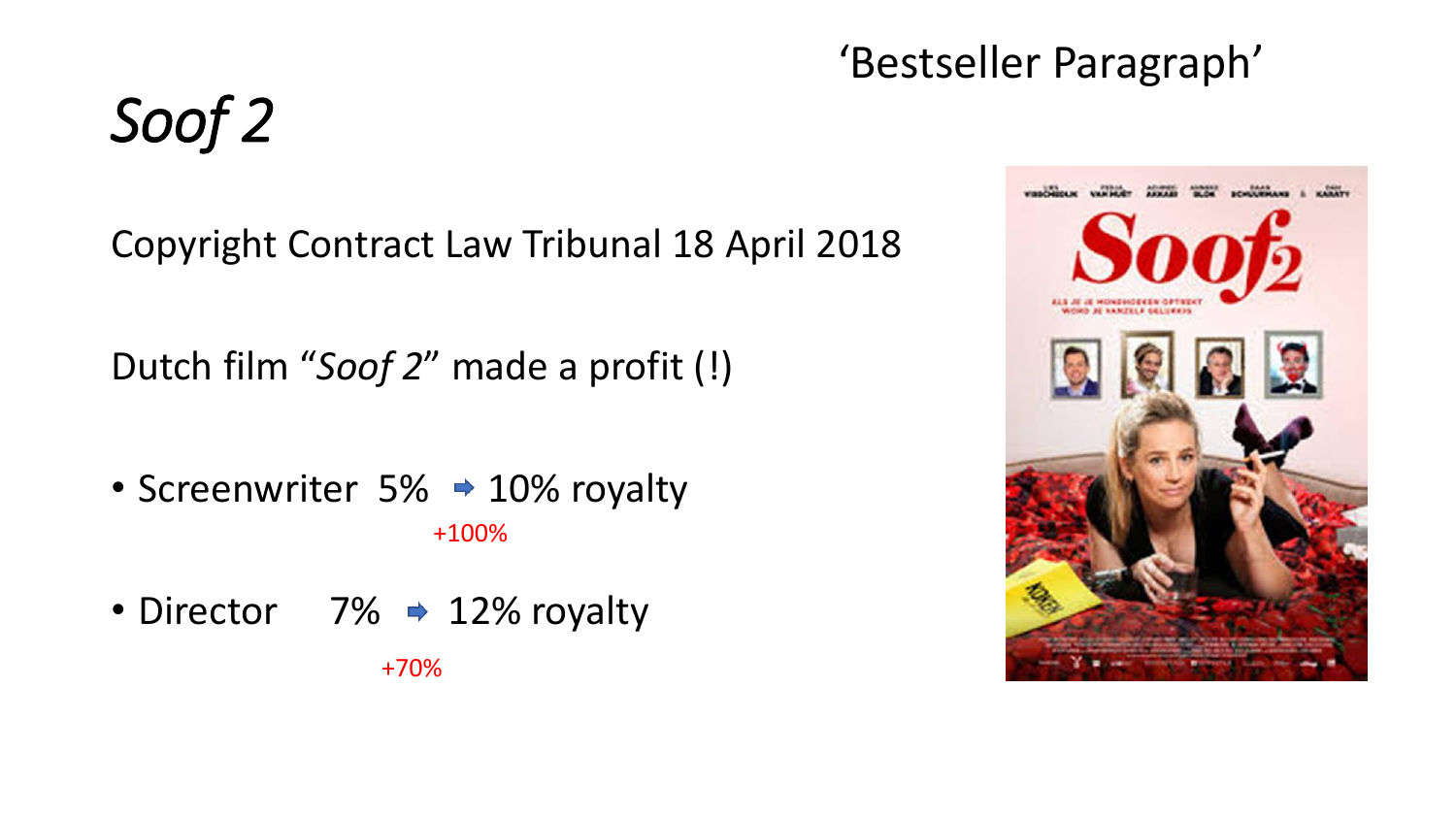### Ex post adjustment of individual contracts

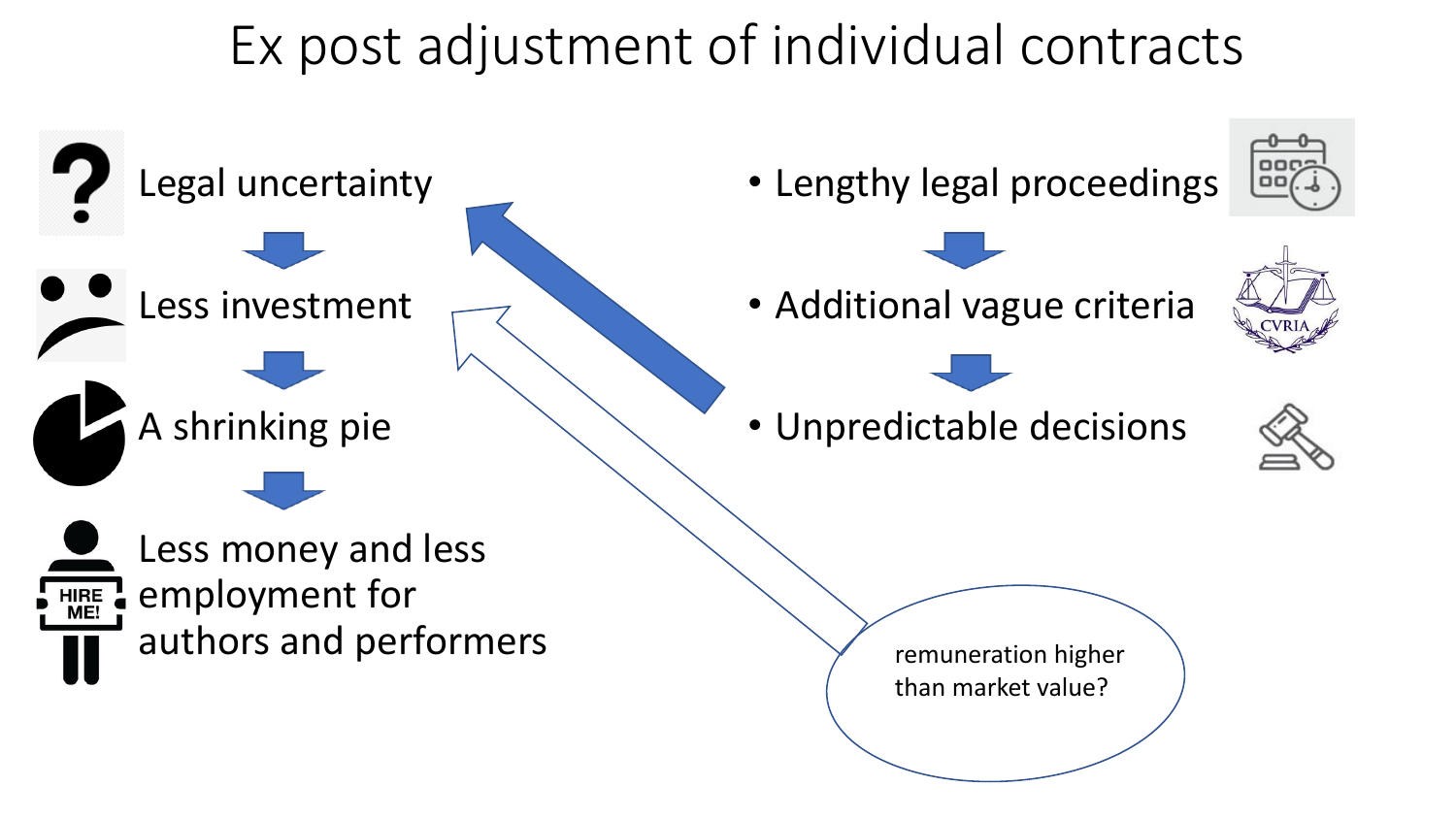Collective bargaining agreements?

'Guild style' negotiations?

### *Permissable under EU Competition Law ??*

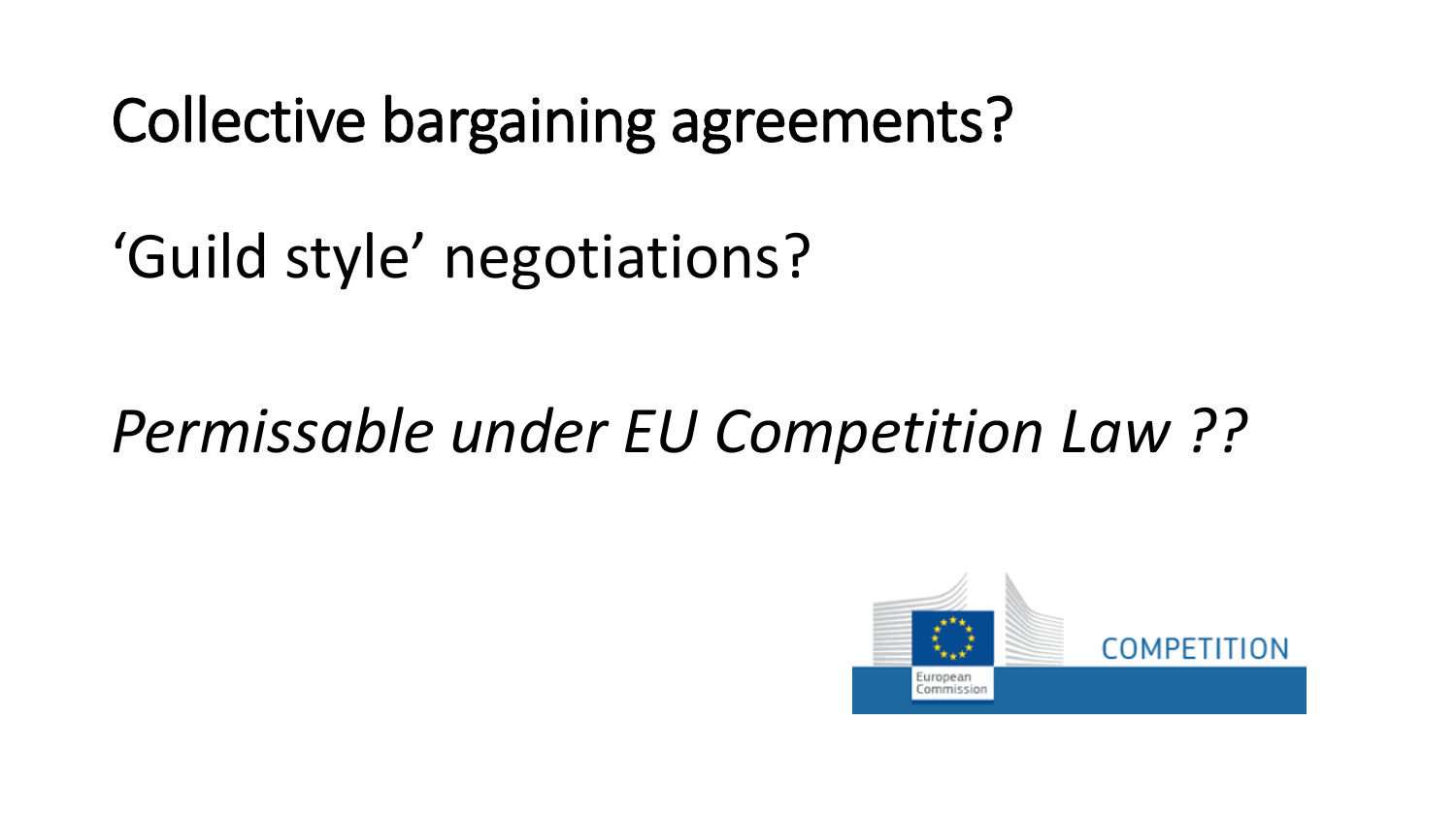# Mandatory collective management?

- [introduced for film authors in The Netherlands in 2015]
- 'Cable distribution style'.
- New remuneration rights in (certain kinds of) communcation to the public (on top of exclusive rights).
- Exercised directly against broadcasters & VOD-platforms
- Takes all the hassle and pressure away from individual negotations between authors and (small) producers and publishers
- Another levy > 'levification' of copyright